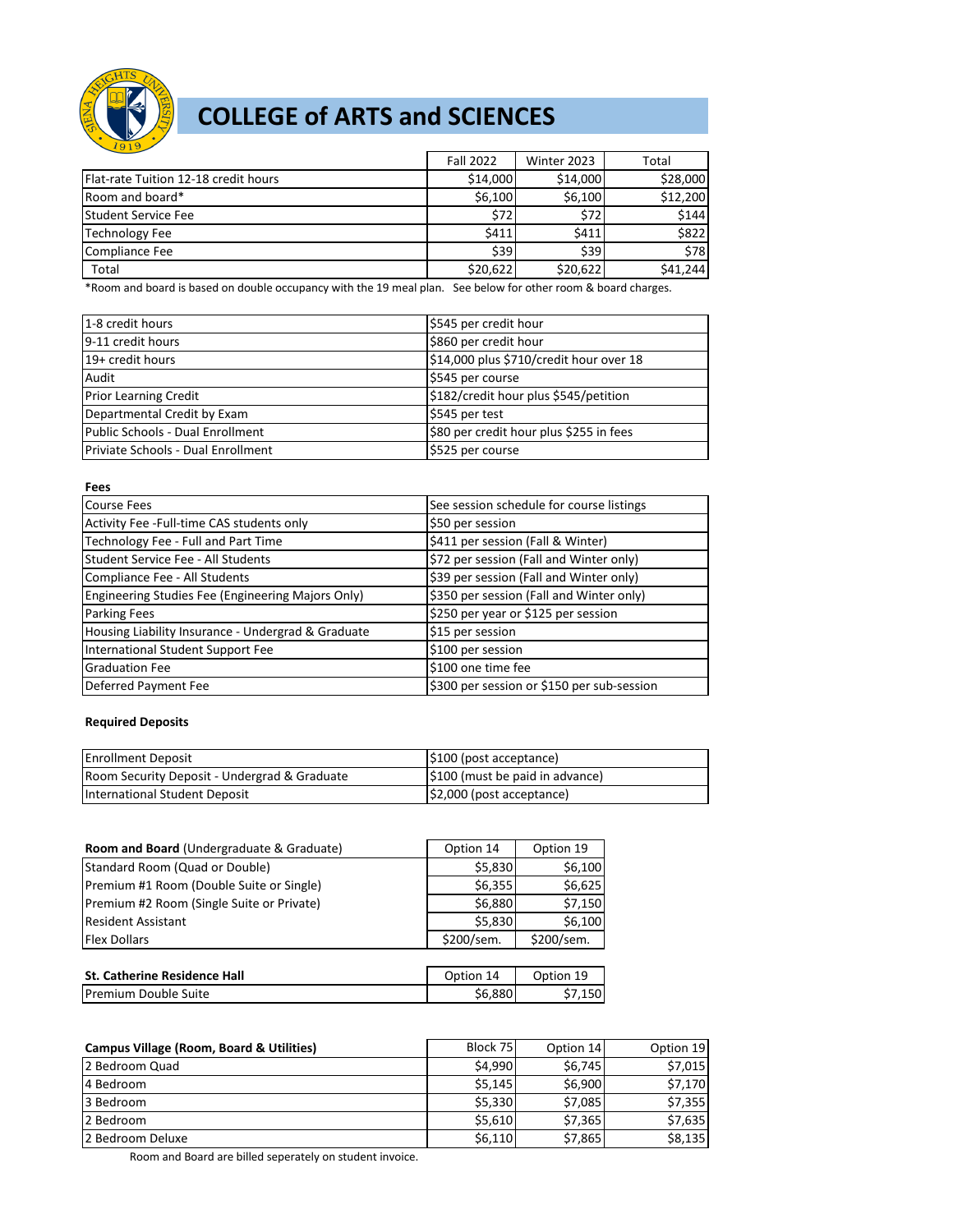### **CAS Summer 2022 (Effective May, 2022)**

| Ground courses on Adrian Campus            | \$360 per credit hour                      |
|--------------------------------------------|--------------------------------------------|
| Online Courses (Blended or Totally Online) | S545 per credit hour                       |
| Technology Fee - Summer                    | S274 per session                           |
| Deferred Payment Fee                       | \$300 per session or \$150 per sub-session |

|                                                       | Paid before             | Paid after May |  |
|-------------------------------------------------------|-------------------------|----------------|--|
| Summer Room (Undergraduate & Graduate)                | May 7, 2022             | 7, 2022        |  |
| Option 1: All Summer w/Fall Assignment                | \$1,080                 | \$1,296        |  |
| Option 2: All Summer w/o Fall Assignment              | \$1,080                 | \$1,296        |  |
| Option 3: Summer Sub-Session 1                        | \$648                   | \$756          |  |
| Option 4: Summer Sub-Session 2                        | \$648                   | \$756          |  |
| All summer room rates include utilities, but no board |                         |                |  |
| Housing Liability Insurance                           | \$15/housing assignment |                |  |



# **COLLEGE of PROFESSIONAL STUDIES**

|                                           | Enrolled | Enrolled                    |                       |
|-------------------------------------------|----------|-----------------------------|-----------------------|
|                                           |          | Academic Year Academic Year |                       |
| <b>Tuition</b> (Effective May, 2022)      | 2021     | 2022                        |                       |
| Theological Studies (all sites)           | \$300    |                             | \$300 Per Credit Hour |
| <b>Battle Creek</b>                       | \$540    |                             | \$545 Per Credit Hour |
| <b>Benton Harbor</b>                      | \$540    |                             | \$545 Per Credit Hour |
| Jackson                                   | \$540    |                             | \$545 Per Credit Hour |
| Kalamazoo                                 | \$540    |                             | \$545 Per Credit Hour |
| Lansing                                   | \$540    |                             | \$545 Per Credit Hour |
| Monroe                                    | \$540    |                             | \$545 Per Credit Hour |
| Henry Ford                                | \$540    |                             | \$545 Per Credit Hour |
| <b>Metro Detroit</b>                      | \$540    |                             | \$545 Per Credit Hour |
| On-Line                                   | \$540    |                             | \$545 Per Credit Hour |
| Nursing - RN to BSN Program - All courses | \$355    |                             | \$360 Per Credit Hour |

Prior Learning Credit (all sites) \$182 per credit hour plus \$545 per petition

| .,<br>I<br>w<br>۰.<br>n e<br>v |
|--------------------------------|
|--------------------------------|

| Course Fees                       | See session schedule for course listings   |
|-----------------------------------|--------------------------------------------|
| Compliance Fee (all sites)        | \$26 per session                           |
| Technology Fee (all sites)        | \$274 per session                          |
| Student Service Fee (all sites)   | \$48 per session                           |
| International Student Support Fee | \$100 per session                          |
| Deferred Payment Fee              | \$300 per session or \$150 per sub-session |
| <b>Graduation Fee</b>             | \$100 one time fee                         |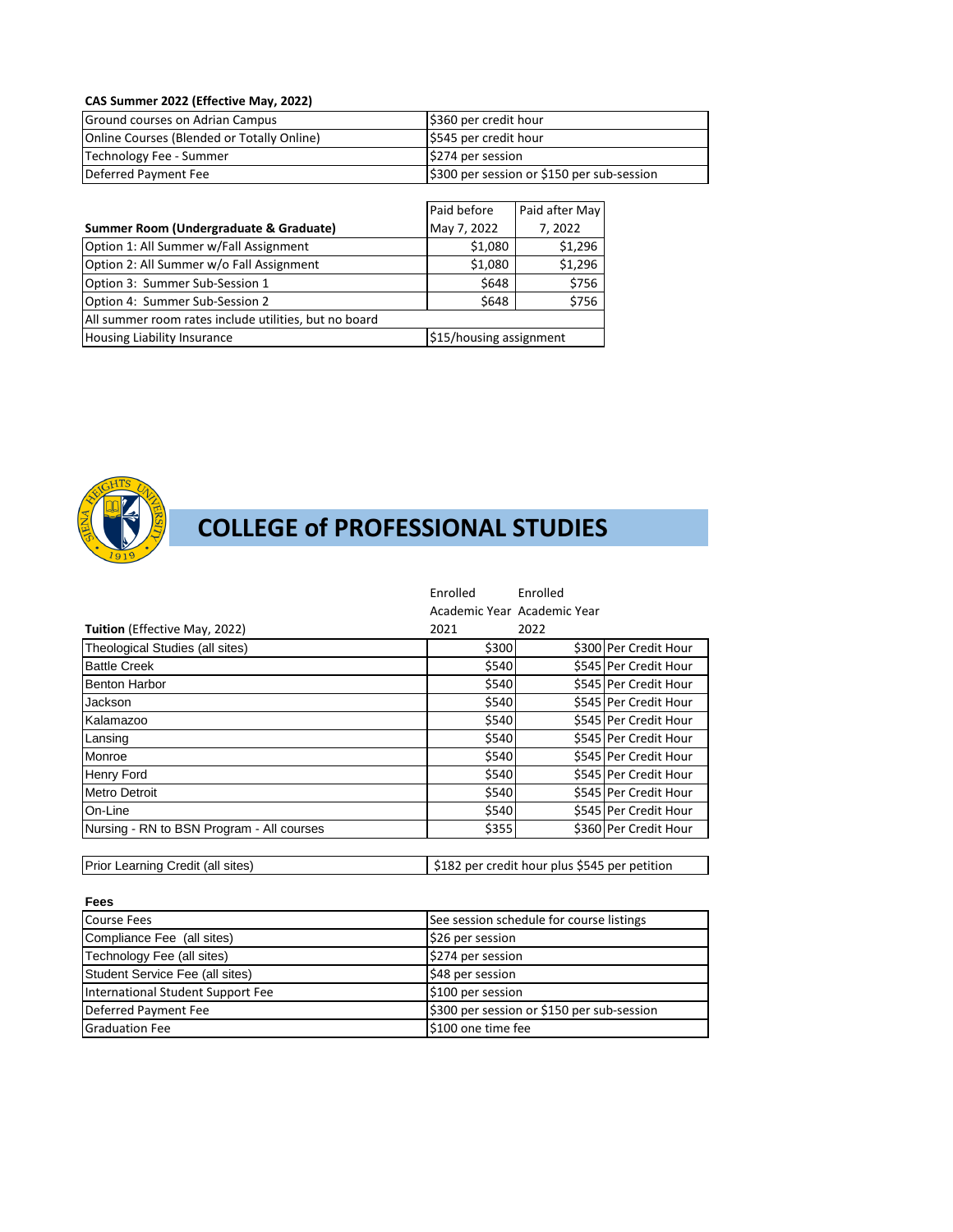

## **GRADUATE COLLEGE**

|                                                | Enrolled | Enrolled                    |                        |
|------------------------------------------------|----------|-----------------------------|------------------------|
|                                                |          | Academic Year Academic Year |                        |
| <b>Tuition</b> (Effective May, 2022)           | 2021     | 2022                        |                        |
| Leadership, Clinical Mental Health, Teacher Ed | \$670    | \$675                       | <b>Per Credit Hour</b> |
| <b>MBA Program</b>                             | \$745    | \$755                       | <b>Per Credit Hour</b> |
| <b>MSN Program</b>                             | \$660    | \$670                       | <b>Per Credit Hour</b> |

### **Other Tuition**

| Audit-Leadership, Clinical Mental Health, Teacher Education | \$675                                         | <b>Per Course</b> |  |
|-------------------------------------------------------------|-----------------------------------------------|-------------------|--|
| Audit - MBA Program                                         | \$755                                         | <b>Per Course</b> |  |
| Audit - MSN Program                                         | \$670                                         | <b>Per Course</b> |  |
| <b>Prior Learning Credit</b>                                | \$225 per credit hour plus \$675 per petition |                   |  |

| Fees                                        |                                            |  |
|---------------------------------------------|--------------------------------------------|--|
| <b>Compliance Fee</b>                       | \$26 per session                           |  |
| Technology Fee - All Students               | \$274 per session                          |  |
| Student Service Fee                         | \$48 per session                           |  |
| MSN/MBA Program Fee (Dual majors MSN & MBA) | \$250 per session                          |  |
| Parking Fee - Adrian Campus Only            | \$250/year or \$125/session                |  |
| International Student Support Fee           | \$100 per session                          |  |
| <b>Graduation Fee</b>                       | \$100 one time fee                         |  |
| Deferred Payment Fee                        | \$300 per session or \$150 per sub-session |  |

#### **Required Deposits**

| <b>Graduate Enrollment Deposit</b> | $ $100$ (post acceptance) |
|------------------------------------|---------------------------|
| International Student Deposit      | $$2,000$ per year         |

Siena Heights University reserves the right to make changes in tuition and fees, payment plans, examinations, room and board rates, and in other areas without prior notice.